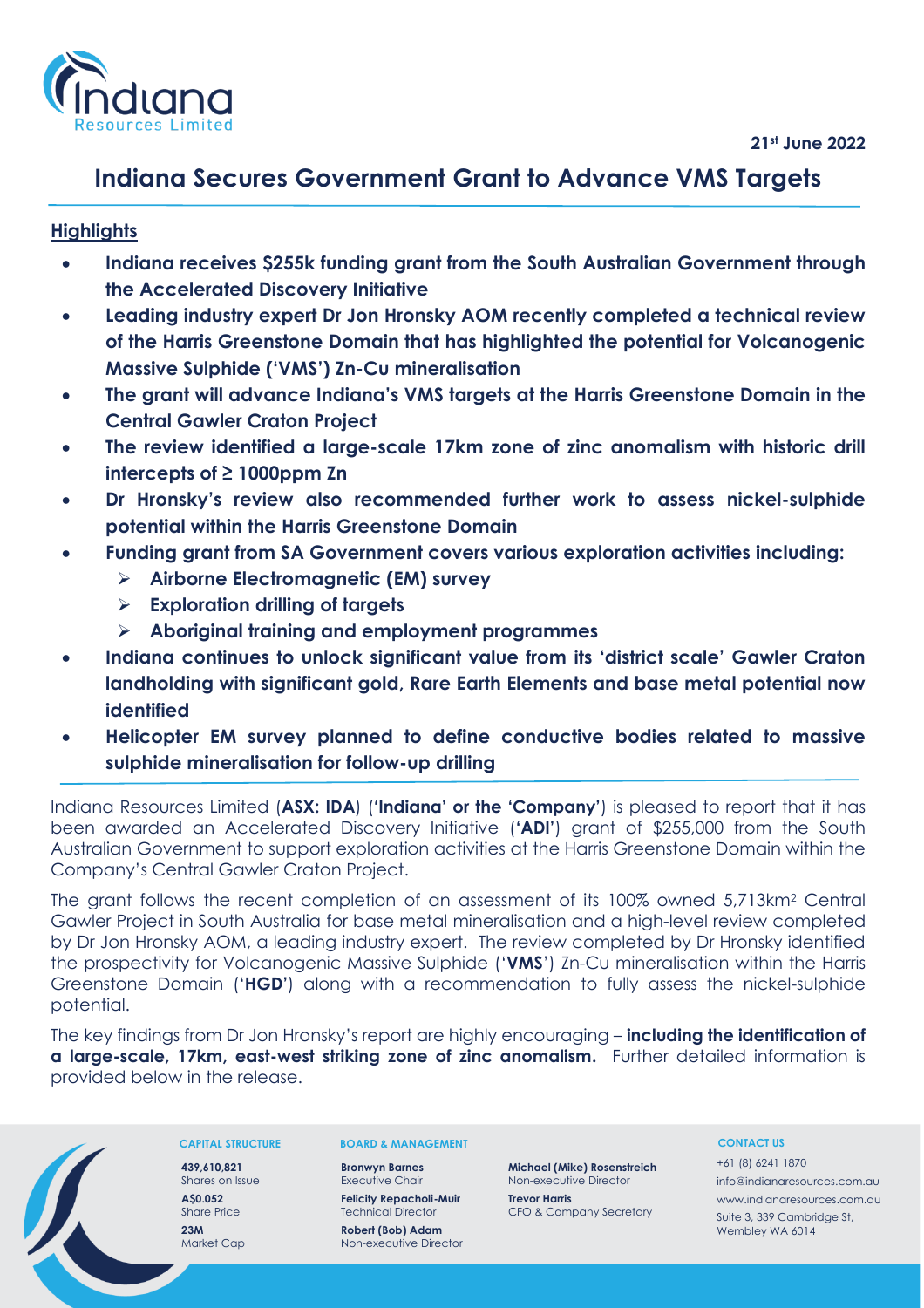

# **Company Comment**

### **Indiana's Technical Director Felicity Repacholi-Muir said:**

*"Indiana is delighted to have received this grant from the South Australian Government which serves as a strong endorsement of our work completed to date and the significant potential yet to be unlocked from our Gawler Craton portfolio.* 

*The limited historical work within the large strike extents of prospective greenstone belts held by Indiana indicates an opportunity for the discovery of zinc-copper mineralisation within a VMS system and supports fully assessing the nickel potential. The review by world-renowned geologist Dr Jon Hronsky will guide Indiana's exploration strategy of the Harris Greenstone Domain, including possible nickel prospective areas.*

*We continue to demonstrate the enormous potential of our Gawler Craton acreage driven by consistently strong gold results from drilling and the potential for both REE and base metal mineralisation highlighted by recently completed technical reviews."*

# **Accelerated Discovery Initiative**

The ADI is a South Australian Government initiative designed to accelerate mineral discovery through innovative exploration and research projects in regional and frontier terrains throughout South Australia. ADI proposals are assessed and ranked against the merit criteria listed in the ADI Investment Guidelines by an independent expert review panel. This is the first time Indiana has received a grant for its Central Gawler Craton Project.

# **Prospectivity Review**

Indiana engaged leading industry expert Dr Jon Hronsky of Western Mining Services to undertake a high-level and independent review of the base metal potential of the HGD. Dr Hronsky has significant expertise in early-stage exploration targeting and evaluation across a wide range of commodities and deposit types.

Through Dr Hronsky's high-level review, the **zinc potential** of the HGD became apparent with empirical indications of zinc anomalism. Dr Hronsky identified a large-scale east-west striking zone of zinc anomalism over 17km within a postulated controlling NNW trending structural corridor – defining an initial prospective area for Indiana to focus its early-stage work in (Refer Figure 1). This is underpinned by Dr Hronsky's key findings which include:

- The area is considered to be at an immature state of exploration indicated by only shallow drilling at predominately wide spacing.
- Limited historical drilling has returned multiple ≥1000ppm Zn intersections.
- Of particular interest, is a 17km strike extension of the Hopeful Hill Greenstone Belt which has intercepts of ≥ 1000ppm Zn within every 'focus-area' of drilling.
- Areas with ≥1000ppm Zn correlate with inferred airborne EM (TEMPEST<sup>™)</sup> anomalies.
- The strike-length of Zn-anomalous greenstone occurs within a regional-scale NNW trending structural corridor that appears to be metallogenically significant, hosting both the historic Tarcoola and Glenloth goldfields.
- The Zn target area includes the Kenella Rocks Zinc Prospect, where 12 diamond drillholes completed in 1973 penetrated variably altered felsic and mafic gneiss of the Kenella Gneiss.
- Best intersection at Kenella Rocks was in hole DDH1A;
	- o **10.67m @ 1.34% Zn** from 138.99m including **1.21m @ 4.7% Zn** from 143.8m (Table 1).

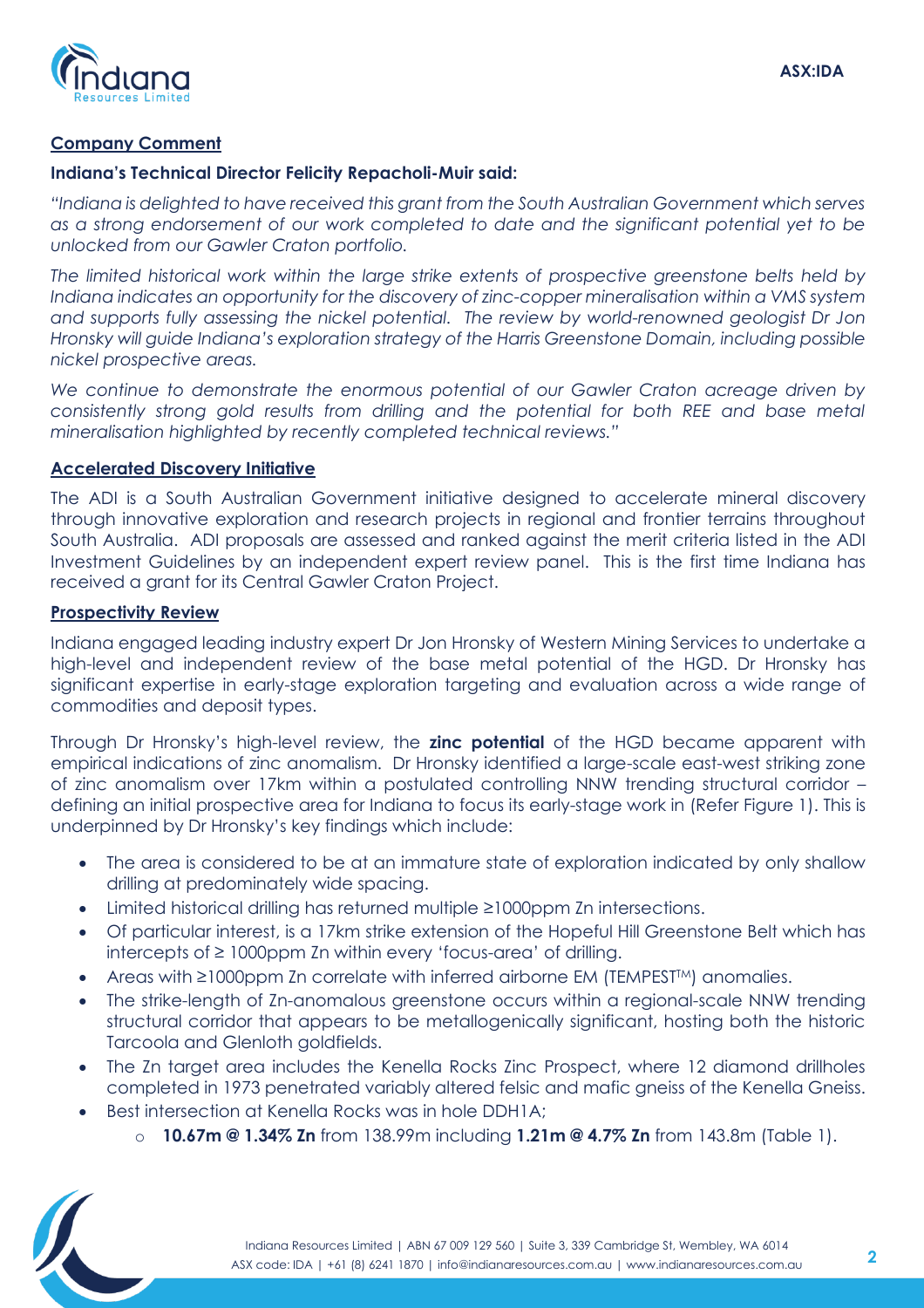

- Kenella Rocks Prospect is the only significant bedrock exposure throughout the entire zinc anomalous strike length discussed above and suggests that previous exploration has only focused here because of this favorable exposure.
- The Hopeful Hill Greenstone Belt is the most linear of the greenstone belts within the HGD, perhaps reflecting an association with a prospective, primary greenstone-controlling rift structure.
- Potential for Archean VMS-style mineralisation.



**Figure 1: Anomalous zinc drill intercepts, geology and previously identified bedrock conductors within the Hopeful Hill Greenstone Belt**

Dr Hronsky's review also assessed the nickel potential of the Hopeful Hill Greenstone Belt and it is important to note that komatiite rocks, which host major nickel deposits in Western Australia have been identified on the project area with anomalous nickel values. The review supports greater assessment of the HGD komatiites for nickel sulphide targets.

# **About the Harris Greenstone Domain ('HGD')**

The southern portion of Indiana's Central Gawler Project is underlain by the HGD, a late Archean-Proterozoic arcuate tectnostratigraphic terrane in the centre of the Gawler Craton. On Indiana's tenure it comprises three distinct greenstone belts; the Mullina Well, Hopeful Hill and Lake Harris Greenstone Belts (refer Figure 2). The HGD is bound to the south by the Yerda Shear Zone and has a lithological zone boundary to the north with the Wilgena Domain.

The greenstone belt rocks have very limited exposure, and occur as a few scattered hills of basalt, and rare outcrop of metasediment and metakomatiite. Indiana estimates that over 95% of the Lake Harris Greenstone Belt is under cover. Outcrop of highly weathered metakomatiite is limited to the

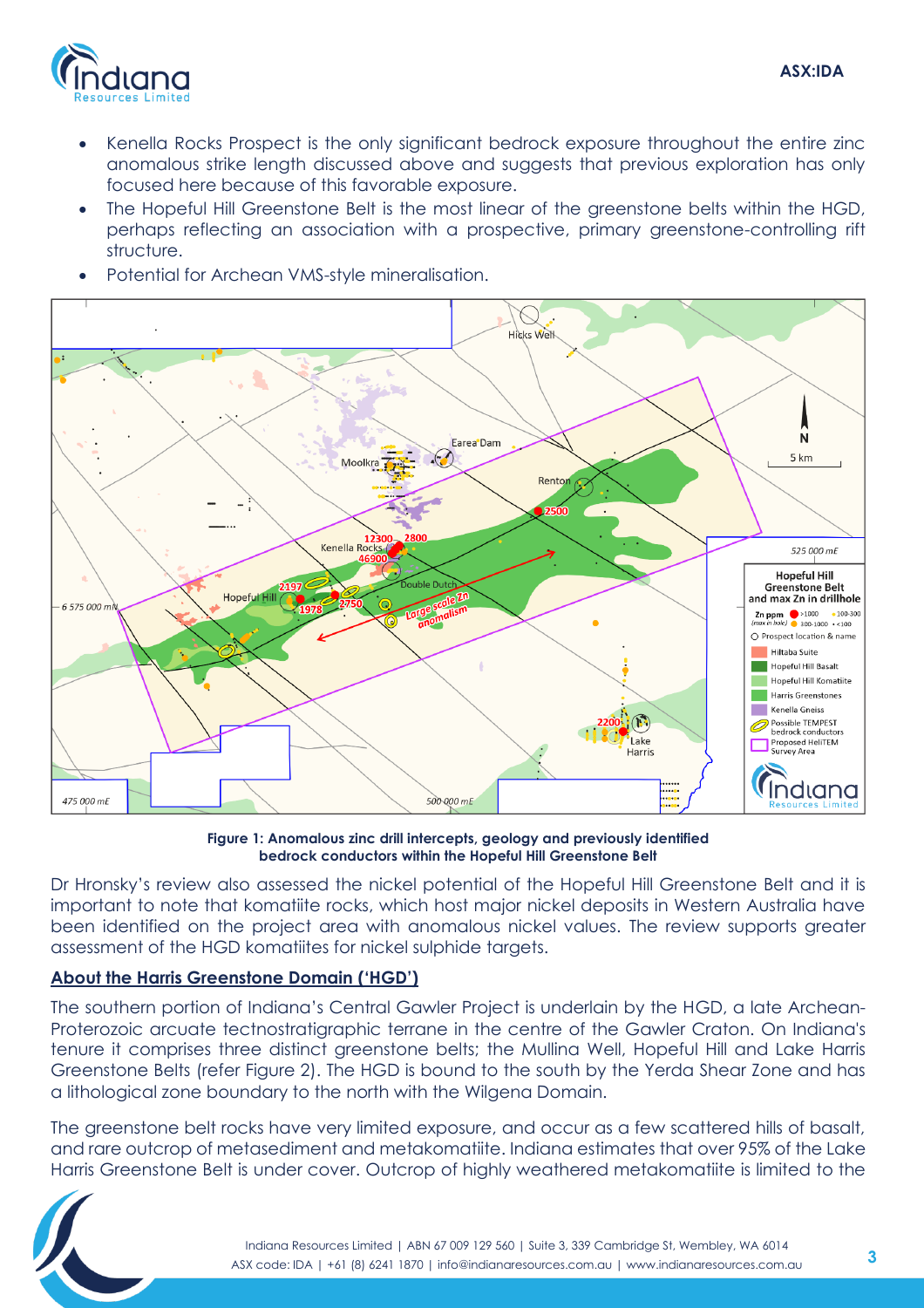

northeast corner of Lake Harris, and greenstone-related basalts with relict pillow structures exposed at Hopeful Hill.

The prospective greenstone sequence is covered by thin (<50m) Quaternary sand and Eocene fluvial channel deposits. Given the limited exposure, the distribution and structure of the greenstones is based largely on interpretation of aeromagnetics, gravity and diamond drill core.

The HGD is characterised by a series of sub-parallel east-northeast trending sinuous magnetic high features flanked by large ovoid to elongate magnetic highs and lows.

The HGD lies within a similar broad setting of rock types and primitive compositions to greenstones as occur within the Eastern Goldfields and Southern Cross Provinces of Western Australia. Archaean greenstone belts are renowned for hosting gold and base metals in Western Australia, conversely there has been limited exploration focus on these greenstone belts in South Australia to date.

The HGD has been considered to have nickel sulphide potential by virtue of hosting several belts of komatiite rocks, of Archean (possibly earliest Paleoproterozoic) age. The Lake Harris Komatiite (discovered in 1991) was the first documented komatiite outside the WA craton and the easternmost occurrence of such primitive ultramafic rocks in Australia.

Indiana has the advantage of having secured a large portion of the three main known greenstone belts in the HGD; the Mullina Well, Hopeful Hill and Lake Harris Greenstone Belts (Figure 2).

# **Exploration Programme**

An exploration programme has been developed by Indiana to assess the opportunity for VMS zinccopper mineralisation. The programme will focus on the Hopeful Hill Greenstone Belt, which to date has demonstrated the greatest potential for Zn  $\pm$  Ni mineralisation.

An earlier electromagnetic ('**EM**') survey over the area was significantly affected by the highly conductive cover and paleochannel sediments. This material has limited the depth of investigation of the EM survey and likely masked any potential bedrock conductor that may be located beneath. Indiana's exploration programme comprises a modern, high-powered Heli-EM (helicopter-borne electromagnetic) system with the potential to see deeper through the conductive cover. Indiana has engaged an airborne EM specialist to assist in the design and interpretation of this planned EM survey.

The Company will also undertake more detailed review of the nickel-sulphide potential which is likely to initially include additional areas or flight lines for the Heli-EM survey.

It is anticipated that the Heli-EM will identify bedrock conductor plates that could, subject to the specific area, be the response of massive sulphide mineralisation, either Zn-Cu or Ni, which will then be drill tested.

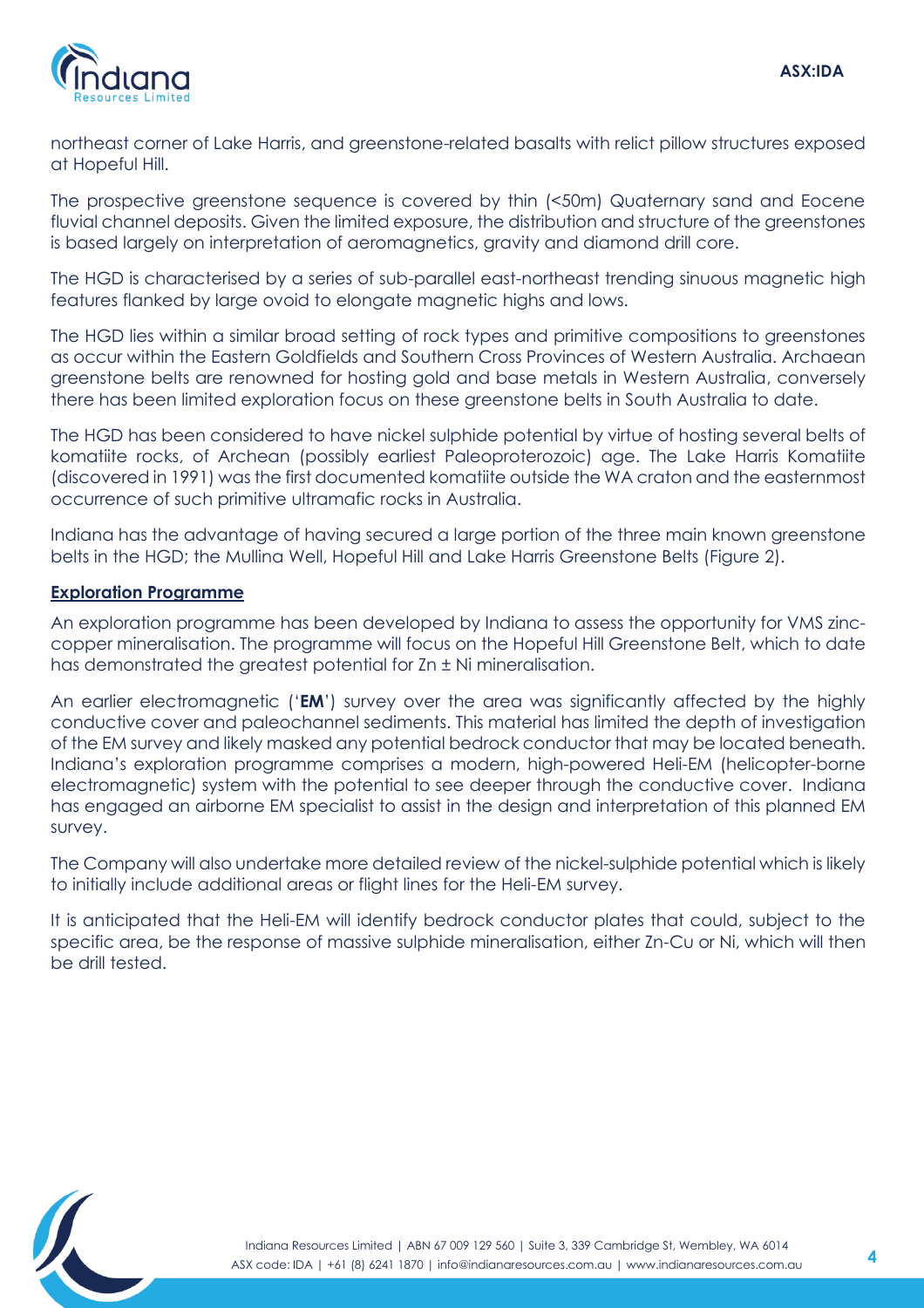





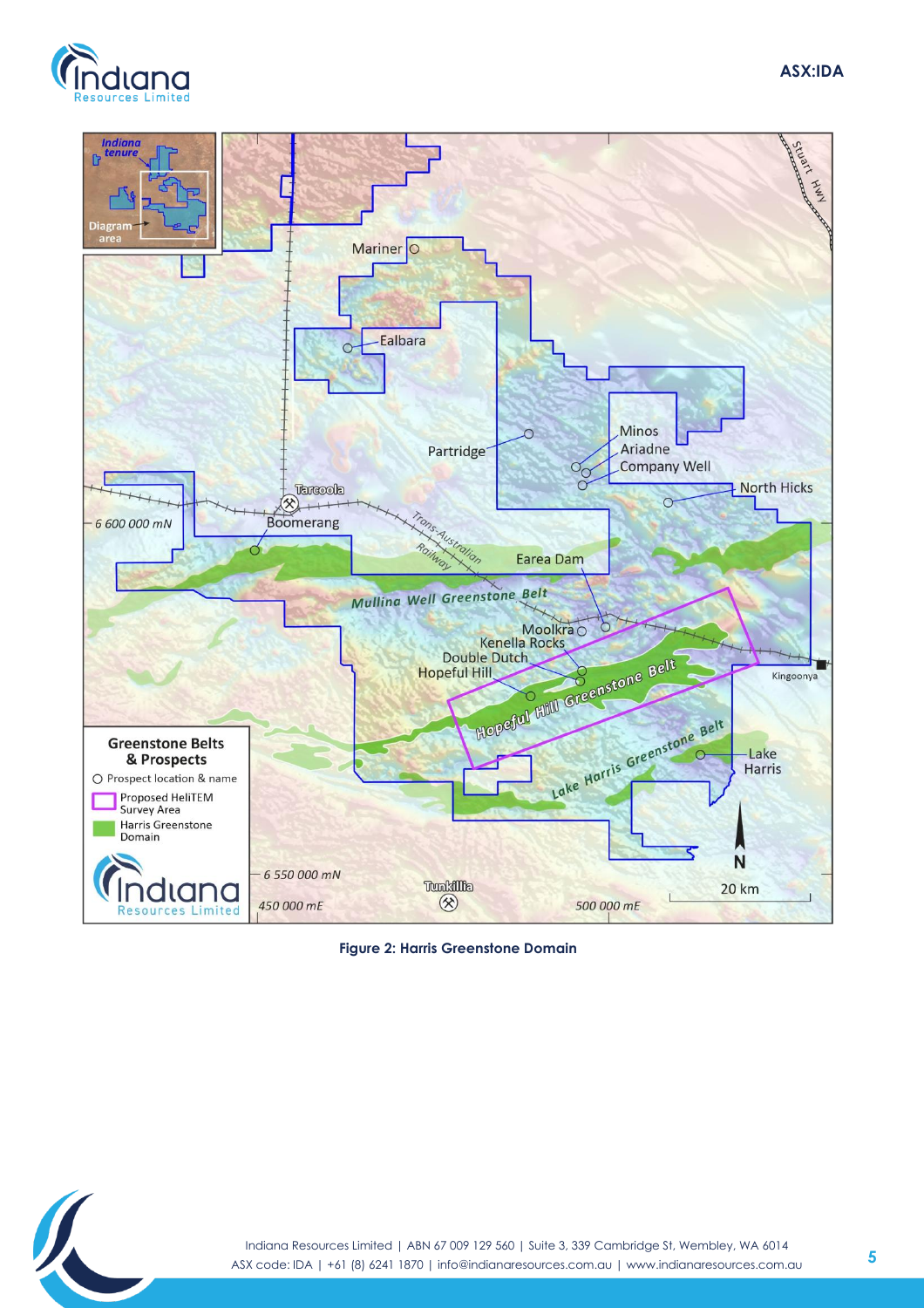

#### Technical information included in this announcement has previously been provided to the market in releases dated:

23rd March 2021 Exploration Update 7th October 2021 3rd November 2021 9<sup>th</sup> June 2022

4th August 2020 Indiana to Acquire South Australia Gold Projects 28th September 2020 IDA Completes Acquisition of South Australian Gold Projects 27th January 2021 Completion of Drilling at Central Gawler Craton Gold Project 9th February 2021 Significant Au Results – Minos Diamond Hole 22nd February 2021 Exceptional High-Grade Gold Results at Minos Prospect 3rd March 2021 High Grade Gold Results Continue at Minos 19th April 2021 Commencement of RC Drilling at Minos, Central Gawler Craton 3rd May 2021 Completion of Drilling at Central Gawler Craton Gold Project 24th June 2021 Exploration Update – Central Gawler Craton Gold Project<br>13th July 2021 Stunning High-Grade Gold Results Continue at Minos Prosp 13<sup>th</sup> July 2021 Stunning High-Grade Gold Results Continue at Minos Prospect<br>12<sup>th</sup> August 2021 Aircore Drilling & Exploration Update Aircore Drilling & Exploration Update **Exploration Update** Further Diamond Assays Received from Minos 21st December 2021 Drilling Extends Mineralization at LLSZ 11<sup>th</sup> January 2022 **Wide Gold Intersections Extend Minos Strike** 23rd February 2022 Strong Gold Results Continue at Minos Prospect 15th March 2022 Minos Continues to Deliver Strong, Coherent Gold Zones 17th May 2022 **New targets identified at Central Gawler Gold Project** Significant Gold Bearing System Defined at Minos 14th June 2022 Rare Earth Potential Identified at Central Gawler Project

References:

Hoatson, D. M., Direen, N.G., Whitaker, A.J., Lane, R.J.L., Daly, S.J., Harris Greenstone Belt GIS Dataset Geoscience Australia, Canberra, 2002 Geocat Number 40975

### **Ends**

*This announcement is authorised for release to the market by the Technical Director of Indiana Resources Limited with the authority from the Board of Directors.* 

*For further information, please contact***:** 

**Felicity Repacholi-Muir Technical Director T: +61 8 6241 1873**

**Trevor Harris Company Secretary**

To find out more, please visit [www.indianaresources.com.au](http://www.indianaresources.com.au/)

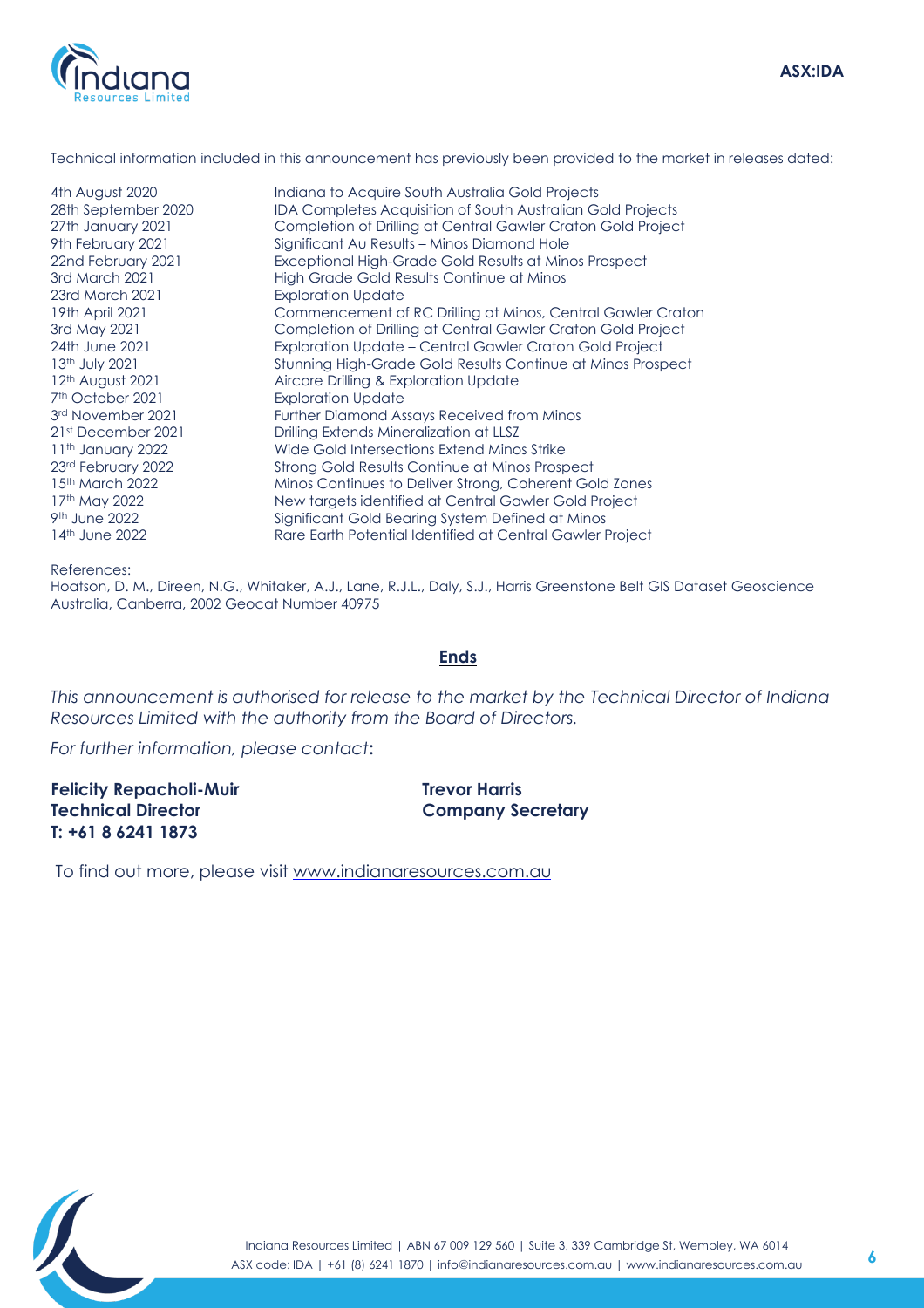

| Site ID           | <b>Drill</b> | <b>MGA</b>   | <b>MGA</b>  | <b>RL</b> | <b>Dip</b> | <b>MGA</b>     | <b>Total Depth</b> | From   | To     | Length         | <b>Zn</b> |
|-------------------|--------------|--------------|-------------|-----------|------------|----------------|--------------------|--------|--------|----------------|-----------|
|                   | <b>Type</b>  | <b>North</b> | <b>East</b> |           |            | <b>Azimuth</b> |                    | m      | m      | m              | ppm       |
| <b>HH 24</b>      | <b>AC</b>    | 483288       | 6569559     | 204.74    | $-60$      | 329            | 36                 | 24     | 26     | 2              | 411       |
| <b>HH 40</b>      | <b>RC</b>    | 488955       | 6575432     | 165.83    | $-62$      | 350            | 52                 | 40     | 42     | $\overline{2}$ | 327       |
| <b>HH 41</b>      | <b>RC</b>    | 488948       | 6575361     | 168.45    | $-62$      | $\overline{2}$ | 19                 | 4      | 6      | $\overline{2}$ | 389       |
| HHRB01            | <b>RAB</b>   | 489702       | 6575517     | 179       | $-60$      | 174            | 25                 |        | 20     | 19             | 415       |
|                   |              |              |             |           |            |                | including          | 19     | 20     | $\mathbf{1}$   | 1315      |
| HHRB02            | <b>RAB</b>   | 489700       | 6575540     | 173       | $-60$      | 178            | 33                 | 3      | 32     | 29             | 550       |
|                   |              |              |             |           |            |                | including          | 28     | 32     | 4              | 1204      |
| HHRB03            | <b>RAB</b>   | 489703       | 6575530     | 176       | $-60$      | 176            | 29                 | 10     | 29     | 19             | 651       |
|                   |              |              |             |           |            |                | including          | 16     | 18     | $\overline{2}$ | 1853      |
| KEN <sub>1</sub>  | <b>DDH</b>   | 496850       | 6578750     | 127.79    | $-60$      | 6              | 103                | 50.5   | 54     | 3.5            | 410       |
| <b>KENELLA 1A</b> | <b>DDH</b>   | 496016       | 6578660     | 125.5     | $-60$      | 25             | 152.40             | 8.23   | 9.14   | 0.91           | 2200      |
|                   |              |              |             |           |            |                |                    | 11.28  | 35.66  | 24.38          | 970       |
|                   |              |              |             |           |            |                | including          | 17.37  | 23.47  | 6.10           | 2000      |
|                   |              |              |             |           |            |                |                    | 138.99 | 149.66 | 10.67          | 13432     |
| <b>KENELLA 2A</b> | <b>DDH</b>   | 496348       | 6578821     | 129.99    | $-60$      | 25             | 123.14             | 13.72  | 16.76  | 3.04           | 310       |
| <b>KENELLA 6A</b> | <b>DDH</b>   | 496486       | 6579176     | 128.91    | $-60$      | 160            | 105.46             | 3.050  | 9.14   | 6.09           | 335       |
|                   |              |              |             |           |            |                |                    | 16.76  | 19.81  | 3.05           | 320       |
|                   |              |              |             |           |            |                |                    | 82.60  | 84.58  | 1.98           | 2750      |
| <b>KENELLA 7A</b> | <b>DDH</b>   | 496228       | 6578941     | 127.26    | $-90$      | 000            | 96.62              | 60.05  | 62.94  | 2.89           | 740       |
|                   |              |              |             |           |            |                |                    | 64.62  | 67.67  | 3.05           | 10940     |
|                   |              |              |             |           |            |                |                    | 73.76  | 77.10  | 3.35           | 740       |
| <b>KENELLA 9A</b> | <b>DDH</b>   | 496019       | 6578780     | 126.41    | $-60$      | 160            | 118.57             | 9.14   | 12.19  | 3.05           | 350       |
|                   |              |              |             |           |            |                |                    | 27.43  | 33.53  | 6.1            | 310       |
| KRP-4             | <b>RC</b>    | 506027       | 6581561     | 140       | $-70$      | 315            | 200                | 76     | 78     | $\overline{2}$ | 2500      |
| <b>TAR 27</b>     | <b>RC</b>    | 481780       | 6571484     | 191.79    | $-90$      | 000            | 30                 | 14     | 28     | 14             | 441       |
| <b>TARC-024</b>   | <b>RC</b>    | 485752       | 6572701     | 170       | $-60$      | 224            | 60                 | 32     | 44     | 12             | 390       |
| <b>TARC-026</b>   | <b>RC</b>    | 485817       | 6572764     | 170       | $-60$      | 234            | 69                 | 32     | 40     | 8              | 313       |
| <b>TARC-028</b>   | <b>RC</b>    | 485898       | 6572834     | 170       | $-60$      | 228            | 63                 | 60     | 63     | 3              | 325       |
| <b>TARC-032</b>   | <b>RC</b>    | 486044       | 6572968     | 170       | $-60$      | 229            | 51                 | 28     | 32     | $\overline{4}$ | 331       |
| <b>TARC-055</b>   | <b>RC</b>    | 489700       | 6575558     | 169.8     | $-60$      | 175            | 66                 | 40     | 64     | 24             | 457       |

### **Table 1: Historic zinc intercepts within the Hopeful Hill Greenstone Belt included in this release >= 300ppm Zn**

**Notes** 

>= 300ppm Zn composites and > 0.2m length allowing for 4m of internal dilution

>= 1000ppm Zn composites and > 0.2m length allowing for 4m of internal dilution for high-grade intercepts, shown in bold type

Trigger value  $>=$  300ppm Zn, no top cut applied

Reported intersections are downhole lengths – true widths are unknown at this stage

Coordinates by GPS (positional accuracy approximately ±3m)

#### **Competent Person Statement**

The information in this report that relates to Exploration Results is based on information compiled or reviewed by Ms Felicity Repacholi-Muir, a Competent Person who is a Director of the Company. Ms Repacholi-Muir is a Member of the Australian Institute of Geoscientists and has sufficient experience of relevance to the styles of mineralisation and the types of deposits under consideration, and to the activities undertaken, to qualify as a Competent Person as defined in the 2012 Edition of the Joint Ore Reserves Committee (JORC) Australasian Code for Reporting of Exploration Results, Mineral Resources and Ore Reserves. Ms Repacholi-Muir consents to the inclusion of the information in the form and context in which it appears.

The Company confirms that it is not aware of any new information or data that materially affects the Exploration Results information included in this report from previous Company announcements, including Exploration Results extracted from the Company's subsequent ASX announcements of 4th August 2020, 18th January 2021, 9th February 2021, 22nd February 2021, 3<sup>rd</sup> March 2021, 13th July 2021, 7th October 2021, 3rd November 2021 , 21st December 2021, 11th January 2022, 23rd February 2022, 15<sup>th</sup> March 2022, 17<sup>th</sup> May 2022, 9<sup>th</sup> June 2022 and 14<sup>th</sup> June 2022.

#### **Forward Looking Statements**

Indiana Resources Limited has prepared this announcement based on information available to it. No representation or warranty, express or implied, is made as to the fairness, accuracy, completeness or correctness of the information, opinions and conclusions contained in this announcement. To the maximum extent permitted by law, none of Indiana Resources Limited, its directors, employees or agents, advisers, nor any other person accepts any liability, including, without limitation, any liability arising from fault or negligence on the part of any of them or any other person, for any loss arising from the use of this announcement or its contents or otherwise arising in connection with it. This announcement is not an offer, invitation, solicitation or other recommendation with respect to the subscription for, purchase or sale of any

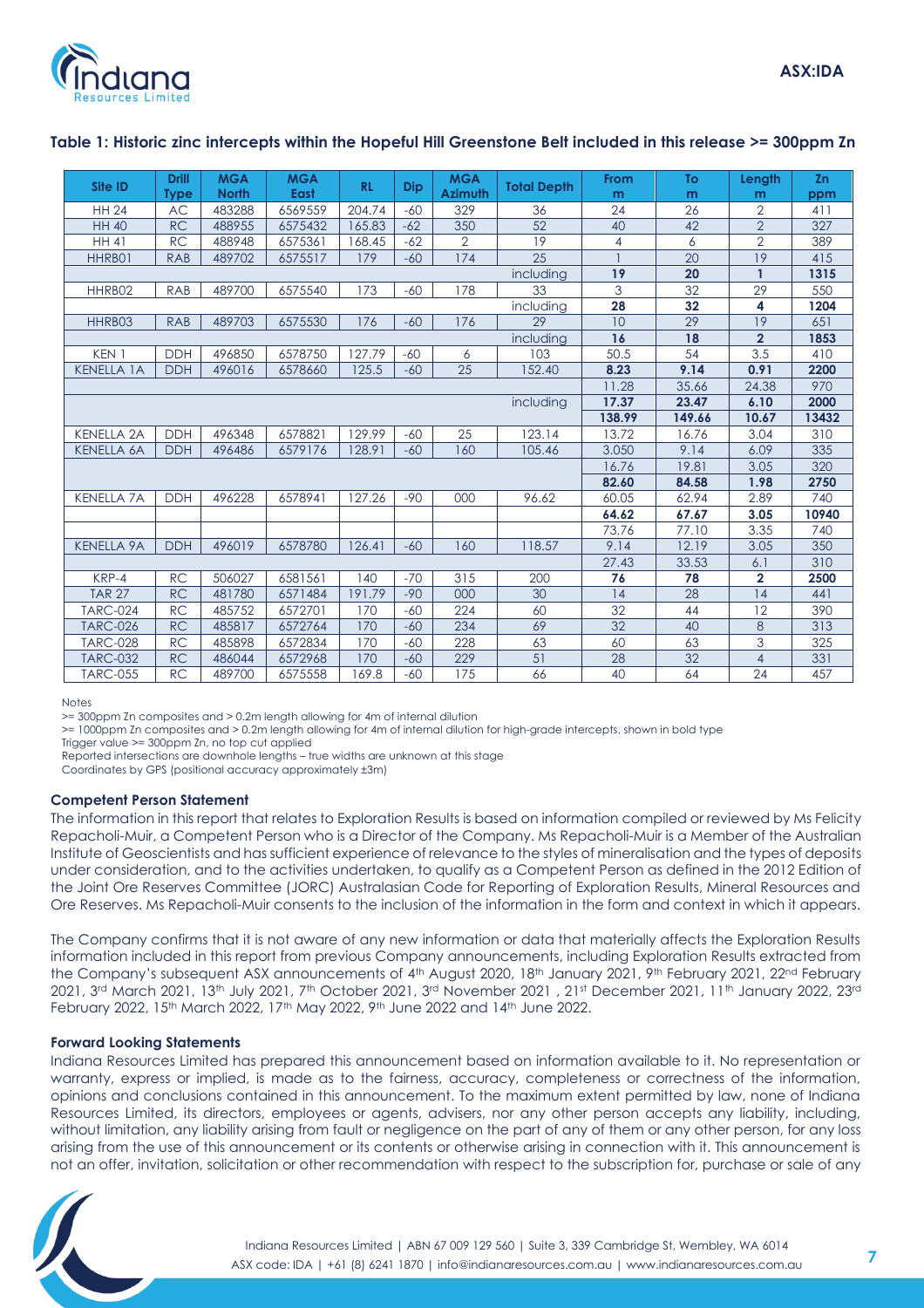

security, and neither this announcement nor anything in it shall form the basis of any contract or commitment whatsoever. This announcement may contain forward looking statements that are subject to risk factors associated with exploration, mining and production businesses. It is believed that the expectations reflected in these statements are reasonable but they may be affected by a variety of variables and changes in underlying assumptions which could cause actual results or trends to differ materially, including but not limited to price fluctuations, actual demand, currency fluctuations, drilling and production results, reserve estimations, loss of market, industry competition, environmental risks, physical risks, legislative, fiscal and regulatory changes, economic and financial market conditions in various countries and regions, political risks, project delay or advancement, approvals and cost estimate.

# **ANNEXURE 1:**

The following Tables are provided to ensure compliance with JORC Code (2012) edition requirements for the reporting of the Exploration Results at the Central Gawler Craton Project.

**SECTION 1: Sampling Techniques and Data** (Criteria in this section apply to all succeeding sections)

| <b>Criteria</b>              | <b>JORC Code explanation</b>                                                                                                                                                                                                                                                                                                                                                                                                                                                                                                                                                                                                                                                                                                                                                          | <b>Commentary</b>                                                                                                                                                                                                                                                                                                                                                                                                                                                    |  |  |  |
|------------------------------|---------------------------------------------------------------------------------------------------------------------------------------------------------------------------------------------------------------------------------------------------------------------------------------------------------------------------------------------------------------------------------------------------------------------------------------------------------------------------------------------------------------------------------------------------------------------------------------------------------------------------------------------------------------------------------------------------------------------------------------------------------------------------------------|----------------------------------------------------------------------------------------------------------------------------------------------------------------------------------------------------------------------------------------------------------------------------------------------------------------------------------------------------------------------------------------------------------------------------------------------------------------------|--|--|--|
| <b>Sampling techniques</b>   | Nature and quality of sampling (eg cut channels,<br>$\bullet$<br>random chips, or specific specialised industry<br>standard measurement tools appropriate to the<br>minerals under investigation, such as down hole<br>gamma sondes, or handheld XRF instruments, etc).<br>These examples should not be taken as limiting the<br>broad meaning of sampling.                                                                                                                                                                                                                                                                                                                                                                                                                           | Nine (9) percussion/diamond holes were completed at<br>Kenella Rocks (KENELLA-series) during 1973. A total of<br>3109ft (~1036m) was drilled using a combination of<br>percussion and diamond drilling. Samples were sent to<br>Geochemical and Mineralogical Laboratories (W.A.) Pty<br>Ltd in Perth for analysis by atomic absorption method for<br>copper, lead and zinc.                                                                                         |  |  |  |
|                              | Include reference to measures taken to ensure<br>$\bullet$<br>sample representivity and the appropriate<br>calibration of any measurement tools or systems<br>used.<br>Aspects of the determination of mineralisation that<br>$\bullet$<br>are Material to the Public Report. In cases where<br>'industry standard' work has been done this would<br>be relatively simple (eg 'reverse circulation drilling<br>was used to obtain 1 m samples from which 3 kg was<br>pulverised to produce a 30 g charge for fire assay').<br>In other cases more explanation may be required,<br>such as where there is coarse gold that has inherent<br>sampling problems. Unusual commodities or<br>mineralisation types (eg submarine nodules) may<br>warrant disclosure of detailed information. | RC drilling was completed by MIM Exploration Pty Ltd (HH-<br>series) during 1996 to target a number of gold and base<br>metal anomalies.<br>RC drilling was completed by Endeavour Discoveries<br>(TARC-series) during 2013, the drilling targeted EM targets<br>and extensions to known ultramafics.                                                                                                                                                                |  |  |  |
| <b>Drilling techniques</b>   | $\bullet$<br>Drill type (eg core, reverse circulation, open-hole<br>hammer, rotary air blast, auger, Bangka, sonic, etc)<br>and details (eg core diameter, triple or standard<br>tube, depth of diamond tails, face-sampling bit or<br>other type, whether core is oriented and if so, by<br>what method, etc).                                                                                                                                                                                                                                                                                                                                                                                                                                                                       | Drilling at Kenella Rocks was completed using a<br>combination percussion and diamond drilling. There is<br>no detail within the Abadon Holdings NL historical<br>company report outlining size of diamond coring or size<br>of RC hammer.<br>Drilling by Endeavour Discoveries was carried out by<br>AMWD drilling contractors, using a small 4WD truck<br>mounted Hydco aircore/slimline RC rig with onboard 750<br>cfm compressor, a trailer mounted air booster. |  |  |  |
| <b>Drill sample recovery</b> | $\bullet$<br>Method of recording and assessing core and chip<br>sample recoveries and results assessed.<br>Measures taken to maximise sample recovery and<br>$\bullet$<br>ensure representative nature of the samples.<br>Whether a relationship exists between sample<br>recovery and grade and whether sample bias may<br>have occurred due to preferential loss/gain of<br>fine/coarse material.                                                                                                                                                                                                                                                                                                                                                                                   | There is no record of drill core recovery within the<br>historical company record relating to the diamond<br>drilling at Kenella Rocks.<br><b>Drilling by Endeavour</b><br>There is no known relationship between sample recovery<br>and grade.                                                                                                                                                                                                                      |  |  |  |
| Logging                      | $\bullet$<br>Whether core and chip samples have been<br>geologically and geotechnically logged to a level<br>of detail to support appropriate Mineral Resource<br>estimation, mining studies and metallurgical<br>studies.<br>Whether logging is qualitative or quantitative in<br>$\bullet$<br>nature. Core (or costean, channel, etc)<br>photography.<br>The total length and percentage of the relevant<br>intersections logged.                                                                                                                                                                                                                                                                                                                                                   | All intervals were geologically logged to an appropriate<br>level for exploration purposes using paper log sheets.<br>All drillholes have been logged in full.                                                                                                                                                                                                                                                                                                       |  |  |  |

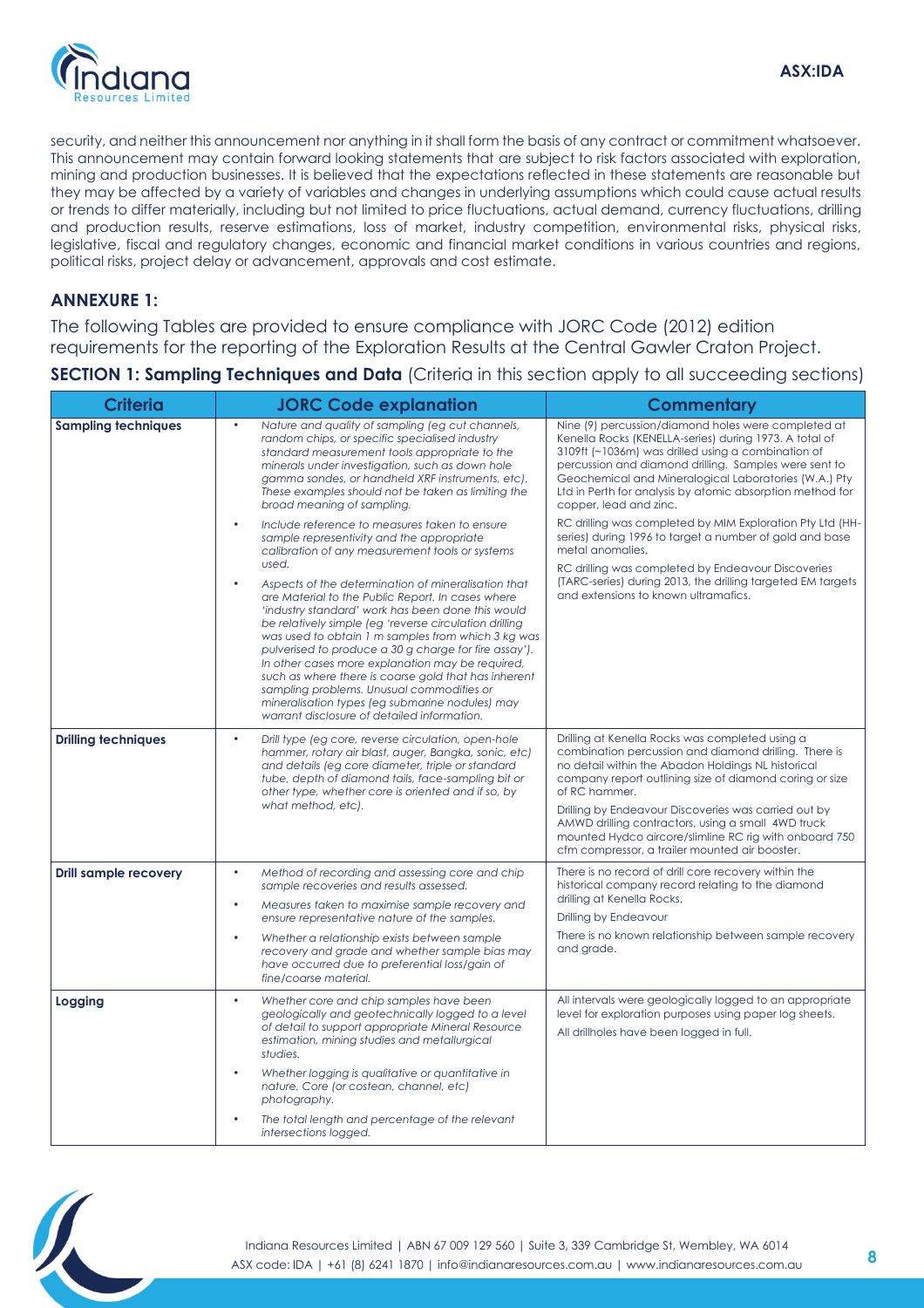

| <b>Criteria</b>                                      | <b>JORC Code explanation</b>                                                                                                                                                                                                                                                                                                                                                                                                                                                                                                                                                                                                                                                                                                                                        | <b>Commentary</b>                                                                                                                                                                                                                                                                                                                                                                                                                                                                                                                                                                                                                                                                                                                                                                                                                                                                                                                                                                                                                                                                                                  |
|------------------------------------------------------|---------------------------------------------------------------------------------------------------------------------------------------------------------------------------------------------------------------------------------------------------------------------------------------------------------------------------------------------------------------------------------------------------------------------------------------------------------------------------------------------------------------------------------------------------------------------------------------------------------------------------------------------------------------------------------------------------------------------------------------------------------------------|--------------------------------------------------------------------------------------------------------------------------------------------------------------------------------------------------------------------------------------------------------------------------------------------------------------------------------------------------------------------------------------------------------------------------------------------------------------------------------------------------------------------------------------------------------------------------------------------------------------------------------------------------------------------------------------------------------------------------------------------------------------------------------------------------------------------------------------------------------------------------------------------------------------------------------------------------------------------------------------------------------------------------------------------------------------------------------------------------------------------|
| Sub-sampling<br>techniques and sample<br>preparation | $\bullet$<br>If core, whether cut or sawn and whether quarter,<br>half or all core taken.<br>If non-core, whether riffled, tube sampled, rotary<br>$\bullet$<br>split, etc and whether sampled wet or dry.<br>For all sample types, the nature, quality and<br>$\bullet$<br>appropriateness of the sample preparation<br>technique.<br>Quality control procedures adopted for all sub-<br>$\bullet$<br>sampling stages to maximise representivity of<br>samples.<br>$\bullet$<br>Measures taken to ensure that the sampling is<br>representative of the in situ material collected,<br>including for instance results for field<br>duplicate/second-half sampling.<br>Whether sample sizes are appropriate to the grain<br>٠<br>size of the material being sampled. | There is no record of how sampling was undertaken<br>within historical company records for the diamond<br>drilling completed by Abadon Holdings NL.<br>Endeavour Discoveries RC samples were collected on<br>one metre intervals in buckets from the sample cyclone<br>and laid out on shade cloth sheets in rows of 10 samples.<br>Composite assay samples were collected from the entire<br>hole mostly as 4m composites using a sample scoop to<br>collect a 1-2 kg sample. RC drill samples were collected<br>dry with limited wet samples. RC drilling was generally<br>terminated in cases of continual wet samples. RC<br>sample wetness recorded at time of logging. Quality<br>control procedures include submission of CRMs, and<br>blanks with each batch of samples.<br>Sample preparation techniques, where listed, were<br>considered appropriate for the respective sample types.<br>Sub-sampling stages were considered appropriate for<br>exploration.<br>The sample size is considered industry standard for this<br>type of mineralisation and the grain size of the material<br>being sampled. |
| Quality of assay data<br>and laboratory tests        | $\bullet$<br>The nature, quality and appropriateness of the<br>assaying and laboratory procedures used and<br>whether the technique is considered partial or<br>total.<br>For geophysical tools, spectrometers, handheld<br>XRF instruments, etc, the parameters used in<br>determining the analysis including instrument<br>make and model, reading times, calibrations<br>factors applied and their derivation, etc.<br>Nature of quality control procedures adopted<br>$\bullet$<br>(eg standards, blanks, duplicates, external<br>laboratory checks) and whether acceptable<br>levels of accuracy (ie lack of bias) and precision<br>have been established.                                                                                                     | Endeavour Discoveries samples were analysed by ALS<br>laboratories. Sample preparation was completed in<br>Adelaide where the entire sample was pulverised to 85%<br>passing 75 microns. A 100 gram sub sample ("pulp") was<br>then bagged and sent to the ALS laboratory in Perth for<br>analysis. Composite assay samples were then analysed<br>for the following elements with ppm detection limits in<br>brackets. Au (0.001) - method Au-TL43 - agua regia<br>digest with ICPMS finish. Ag (0.2), AI (100), As (2), B (10),<br>Ba (10), Be (0.5), Bi (2), Ca (100), Cd (0.5), Co (1), Cr (1),<br>Cu (1), Fe (100), Ga (10), Hg (1), K (100), La (10), Mg<br>(100), Mn (5), Mo (1), Na (100), Ni (1), P (10), Pb (2), S<br>(100), Sb (2), Sc (1), Sr (1), Th (20), Ti (100), Th (10), U (10),<br>$V(1)$ , W (10) and Zn (2) – method ME-ICP41 – aqua regia<br>digest with ICP-AES analysis.<br>XRF assay results have not been reported.                                                                                                                                                                       |
| <b>Verification of sampling</b><br>and assaying      | The verification of significant intersections by either<br>$\bullet$<br>independent or alternative Company personnel.<br>The use of twinned holes.<br>$\bullet$<br>Documentation of primary data, data entry<br>$\bullet$<br>procedures, data verification, data storage<br>(physical and electronic) protocols.<br>Discuss any adjustment to assay data.                                                                                                                                                                                                                                                                                                                                                                                                           | Samples and sample intervals were verified by the site<br>geologist.<br>No twinning of holes has been undertaken.<br>Drillholes were logged in the field using paper drill log<br>sheets. Data has been collated and verified by<br>database management consultants engaged by<br>Indiana.<br>There has been no adjustment to assay data.                                                                                                                                                                                                                                                                                                                                                                                                                                                                                                                                                                                                                                                                                                                                                                          |
| Location of data points                              | Accuracy and quality of surveys used to locate drill<br>holes (collar and down-hole surveys), trenches, mine<br>workings and other locations used in Mineral<br>Resource estimation.<br>Specification of the grid system used.<br>$\bullet$<br>Quality and adequacy of topographic control.<br>$\bullet$                                                                                                                                                                                                                                                                                                                                                                                                                                                            | There is no record of method of locating the Kenella<br>Rocks diamond drillholes. Drillhole location was based on<br>geophysical survey including an IP survey and<br>geological mapping. The geology map which includes<br>drillhole location has local grid coordinates. No RLs were<br>recorded on drillhole logs.<br>Other collar locations were picked up using handheld<br>GPS with accuracy of ±3m. Holes were routinely down<br>hole surveyed and are being assessed for accuracy.<br>The grid system for the Central Gawler Gold Project is<br>GDA94 /MGA Zone 53.<br>Prospect RL control from DGPS data (estimated<br>$accuracy \pm 0.2m$ and GPS (estimated accuracy $+3m$ ).<br>Regional RL control from either: available DTM from<br>airborne surveys or estimation of local RL from local<br>topographic data.                                                                                                                                                                                                                                                                                      |
| Data spacing and<br>distribution                     | $\bullet$<br>Data spacing for reporting of Exploration Results.<br>$\bullet$<br>Whether the data spacing and distribution is<br>sufficient to establish the degree of geological and<br>grade continuity appropriate for the Mineral<br>Resource and Ore Reserve estimation procedure(s)<br>and classifications applied.<br>Whether sample compositing has been applied.                                                                                                                                                                                                                                                                                                                                                                                            | Drill hole spacing is highly variable, given the early<br>exploratory stage of the project area, ranging from 20m<br>drill hole spacing on 100m spaced drill sections to 200m<br>spaced holes on regional traverses (~3km spacing).<br>Data spacing and results are insufficient for resource<br>estimate purposes.<br>No sample compositing has been applied.                                                                                                                                                                                                                                                                                                                                                                                                                                                                                                                                                                                                                                                                                                                                                     |

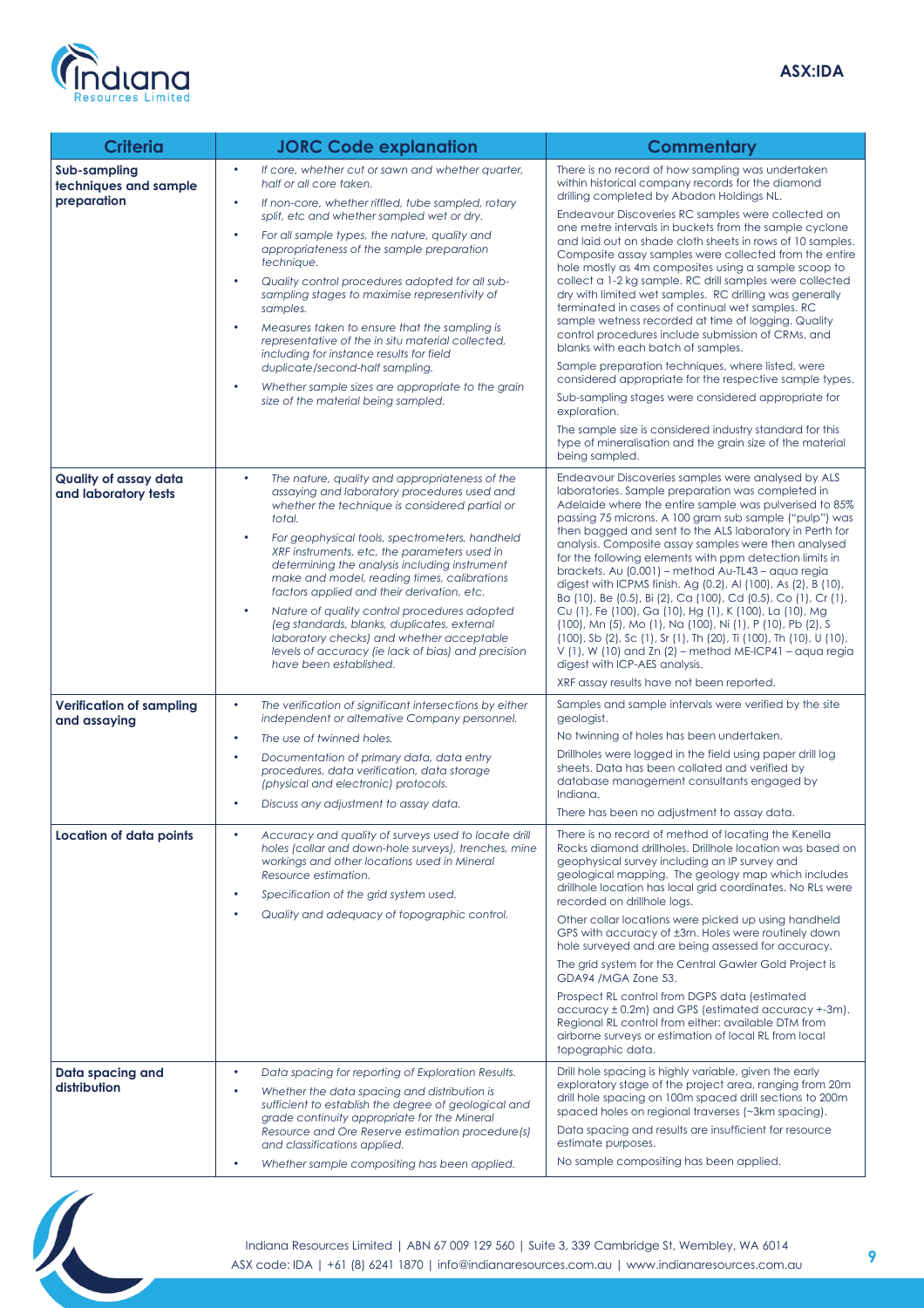

| <b>Criteria</b>                                               | <b>JORC Code explanation</b>                                                                                                                                                                                                                                                                                                                                                               | <b>Commentary</b>                                                                                                                                                                                                                                                                                                                                                                                         |
|---------------------------------------------------------------|--------------------------------------------------------------------------------------------------------------------------------------------------------------------------------------------------------------------------------------------------------------------------------------------------------------------------------------------------------------------------------------------|-----------------------------------------------------------------------------------------------------------------------------------------------------------------------------------------------------------------------------------------------------------------------------------------------------------------------------------------------------------------------------------------------------------|
| Orientation of data in<br>relation to geological<br>structure | Whether the orientation of sampling achieves<br>unbiased sampling of possible structures and the<br>extent to which this is known, considering the<br>deposit type.<br>If the relationship between the drilling orientation<br>and the orientation of key mineralised structures is<br>considered to have introduced a sampling bias, this<br>should be assessed and reported if material. | Exploration drilling is vertical or angled through<br>mineralisation where orientations are known, with no<br>known bias to the sampling of structures assessed to this<br>point. At this early stage of exploration, the certainty of<br>the mineralisation thickness, orientation and geometry is<br>unknown.<br>No sampling bias is considered to have been introduced<br>by the drilling orientation. |
| Sample<br>security                                            | The measures taken to ensure sample security.                                                                                                                                                                                                                                                                                                                                              | There is no description within the historical reports on<br>sample security.                                                                                                                                                                                                                                                                                                                              |
| <b>Audits or reviews</b>                                      | The results of any audits or reviews of sampling<br>techniques and data.                                                                                                                                                                                                                                                                                                                   | No audits or reviews have been noted to date.                                                                                                                                                                                                                                                                                                                                                             |

# **SECTION 2: Reporting of Exploration Results** (Criteria listed in the preceding section also apply to this section)

| <b>Criteria</b>                             | <b>JORC Code explanation</b>                                                                                                                                                                                                                                                                                  | <b>Commentary</b>                                                                                                                                                                                                                                                                                                                                                                                                                                                                                                                                                                                                                                                                                                                                                                                                                                                                                                                                                                                                                                                                                                       |  |  |
|---------------------------------------------|---------------------------------------------------------------------------------------------------------------------------------------------------------------------------------------------------------------------------------------------------------------------------------------------------------------|-------------------------------------------------------------------------------------------------------------------------------------------------------------------------------------------------------------------------------------------------------------------------------------------------------------------------------------------------------------------------------------------------------------------------------------------------------------------------------------------------------------------------------------------------------------------------------------------------------------------------------------------------------------------------------------------------------------------------------------------------------------------------------------------------------------------------------------------------------------------------------------------------------------------------------------------------------------------------------------------------------------------------------------------------------------------------------------------------------------------------|--|--|
| Mineral tenement and<br>land tenure status  | $\bullet$<br>Type, reference name/number, location and<br>ownership including agreements or material issues<br>with third parties such as joint ventures, partnerships,<br>overriding royalties, native title interests, historical<br>sites, wilderness or national park and environmental<br>settings.<br>۰ | The Central Gawler Gold Project is located in the Gawler<br>Craton, South Australia. The Project is approximately 650<br>kilometres north-west of Adelaide. Access to the<br>tenements is via unsealed road near Kingoonya, west of<br>Glendambo, on the Stuart Highway.<br>The tenements are in good standing. The area is covered<br>by a registered NTMA with the Gawler Ranges People.                                                                                                                                                                                                                                                                                                                                                                                                                                                                                                                                                                                                                                                                                                                              |  |  |
|                                             | The security of the tenure held at the time of<br>reporting along with any known impediments to<br>obtaining a licence to operate in the area.                                                                                                                                                                |                                                                                                                                                                                                                                                                                                                                                                                                                                                                                                                                                                                                                                                                                                                                                                                                                                                                                                                                                                                                                                                                                                                         |  |  |
| <b>Exploration done by other</b><br>parties | $\bullet$<br>Acknowledgment and appraisal of exploration by<br>other parties.                                                                                                                                                                                                                                 | Previous exploration over the Central Gawler Project has<br>been carried out by many companies over several<br>decades for a range of commodities. Companies and<br>the work completed includes but is not limited to:<br>Endeavour Discoveries - gold - RC and DD drilling<br>MIM – gold and base metals - surface geochemistry,<br>$\bullet$<br>airborne and surface based geophysical surveys and<br>AC and RC drilling<br>Grenfell Resources - gold - AC, RC and DD drilling<br>Range River Gold - gold - surface geochemistry and<br><b>RC</b> drilling<br>Minotaur Exploration – IOCG, gold – gravity, AC and<br><b>RC</b> drilling<br>$CSR - gold - RAB$ drilling<br>$\bullet$<br>Kennecott - nickel - auger drilling<br>Mithril – nickel – ground geophysics, AC and RC<br>$\bullet$<br>drilling<br>PIMA Mining - gold - surface geochemistry, RAB<br>drilling<br>Santos - gold, tin - RAB and DD drilling<br>$\bullet$<br>Tarcoola Gold - gold - RAB drilling<br>Aberfoyle/Afmeco - uranium, base metals - AC and<br>rotary mud drilling<br>SADME/PIRSA - regional drill traverses - AC, RC and<br>DD drillina |  |  |
| Geology                                     | $\bullet$<br>Deposit type, geological setting and style of<br>mineralisation.                                                                                                                                                                                                                                 | The southern portion of Indiana's Central Gawler Project<br>is underlain by the Harris Greenstone Domain ('HGD').<br>The HGD is a late Archean-Proterozoic arcuate<br>tectnostratigraphic terrane in the centre of the Gawler<br>Craton. It is bound to the south by the Yerda Shear Zone<br>and has a lithological zone boundary to the north with<br>the Wilgena Domain.<br>The greenstone belt rocks have very limited exposure,<br>and occur as a few scattered hills of basalt, and rare<br>outcrop of metasediment and metakomatiite, it is<br>anticipated that over 95% of the Lake Harris Greenstone<br>Belt is beneath regolith. Outcrop of highly weathered<br>metakomatiite is limited to the northeast corner of Lake<br>Harris, and greenstone-related basalts and relict pillow<br>structures are exposed at Hopeful Hill.                                                                                                                                                                                                                                                                                |  |  |